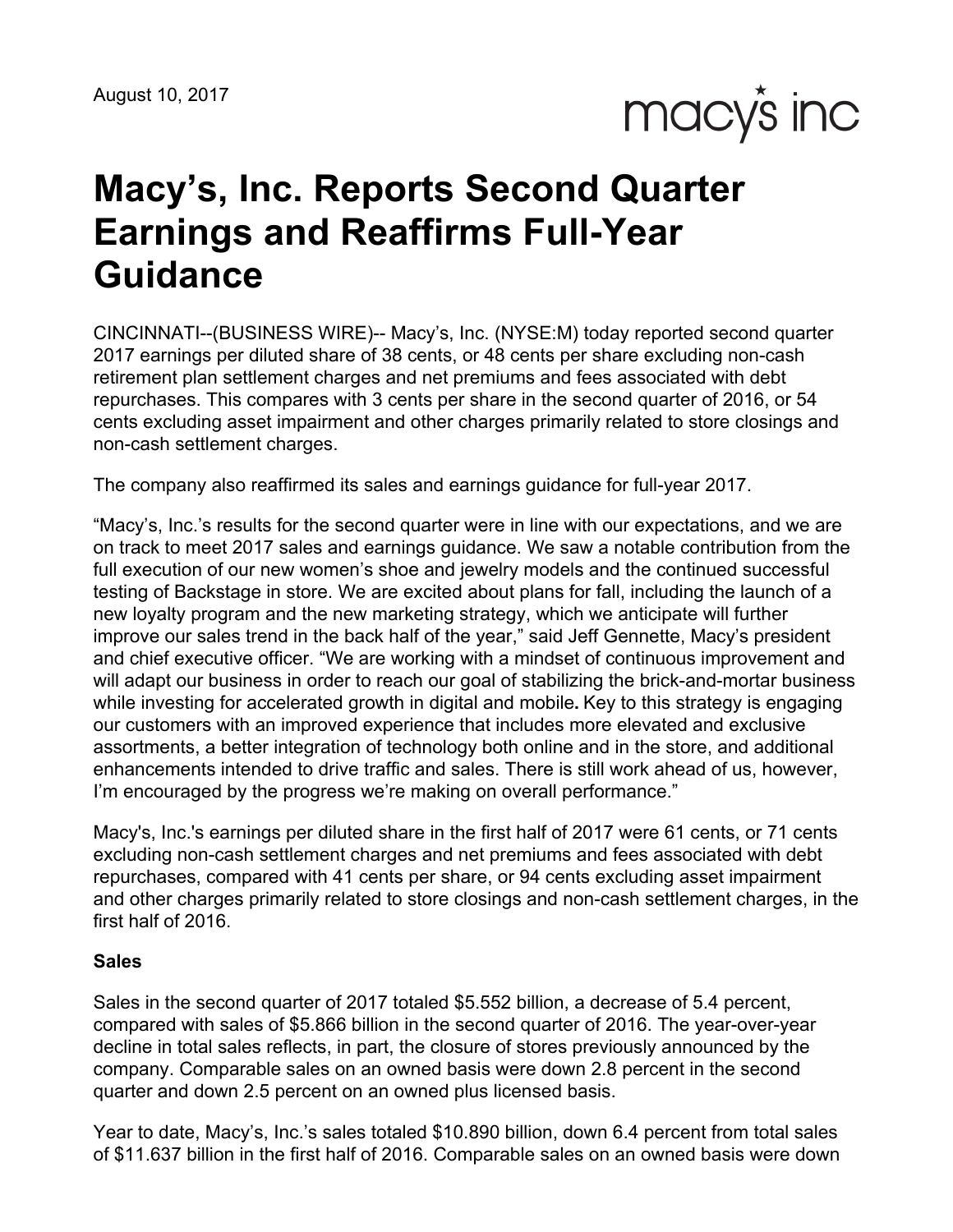4.0 percent in the first half of 2017 and down 3.6 percent on an owned plus licensed basis.

# **Operating Income**

Macy's, Inc.'s operating income totaled \$254 million or 4.6 percent of sales for the second quarter of 2017 compared to \$117 million, or 2.0 percent of sales for the second quarter of 2016. Excluding non-cash settlement charges of \$51 million, operating income for the second quarter of 2017 totaled \$305 million or 5.5 percent of sales. Excluding asset impairment and other charges primarily related to store closings of \$249 million and noncash settlement charges of \$6 million, operating income for the second quarter of 2016 totaled \$372 million or 6.4 percent of sales.

For the first half of 2017, Macy's, Inc.'s operating income totaled \$474 million or 4.4 percent of sales compared to \$393 million or 3.4 percent of sales for the first half of 2016. Excluding non-cash settlement charges of \$51 million, operating income for the first half of 2017 totaled \$525 million or 4.8 percent of sales. Excluding asset impairment and other charges of \$249 million and non-cash settlement charges of \$19 million, operating income for the first half of 2016 totaled \$661 million or 5.7 percent of sales.

Operating income for the second quarter included \$43 million in book gains related to the sales of real estate compared to \$21 million in the second quarter of 2016. For the first half of 2017, operating income included \$111 million in book gains related to the sales of real estate compared to \$35 million in the first half of 2016.

# **Cash Flow**

Net cash provided by operating activities was \$536 million in the first half of 2017, compared with \$560 million in the first half of 2016. Net cash used by investing activities in the first half of 2017 was \$213 million, compared with \$338 million in the first half of 2016. Operating cash flows net of investing were \$323 million in the first half of 2017, compared with \$222 million in the first half of 2016.

The company repurchased approximately \$101 million face value of senior notes and debentures in the second quarter of 2017. The debt repurchases were made in the open market for a total cost of approximately \$108 million, including expenses related to the transactions. For the first half of 2017, the company repurchased approximately \$247 million face value of senior notes and debentures at a total cost of approximately \$257 million.

During the quarter, the company repaid at maturity \$300 million of 7.45 percent senior debentures, due July 2017.

# **Store Openings/Closings**

In the second quarter, the company opened 16 new freestanding Bluemercury beauty specialty stores and 12 new Macy's Backstage off-price stores within existing Macy's stores. As previously announced, the company closed two Macy's stores in Temple, TX, and Dublin, OH, in the quarter. Subsequent to the end of the second quarter, the company announced that it will close the Macy's store at Magic Valley Mall in Twin Falls, ID, in early 2018.

# **Looking Ahead**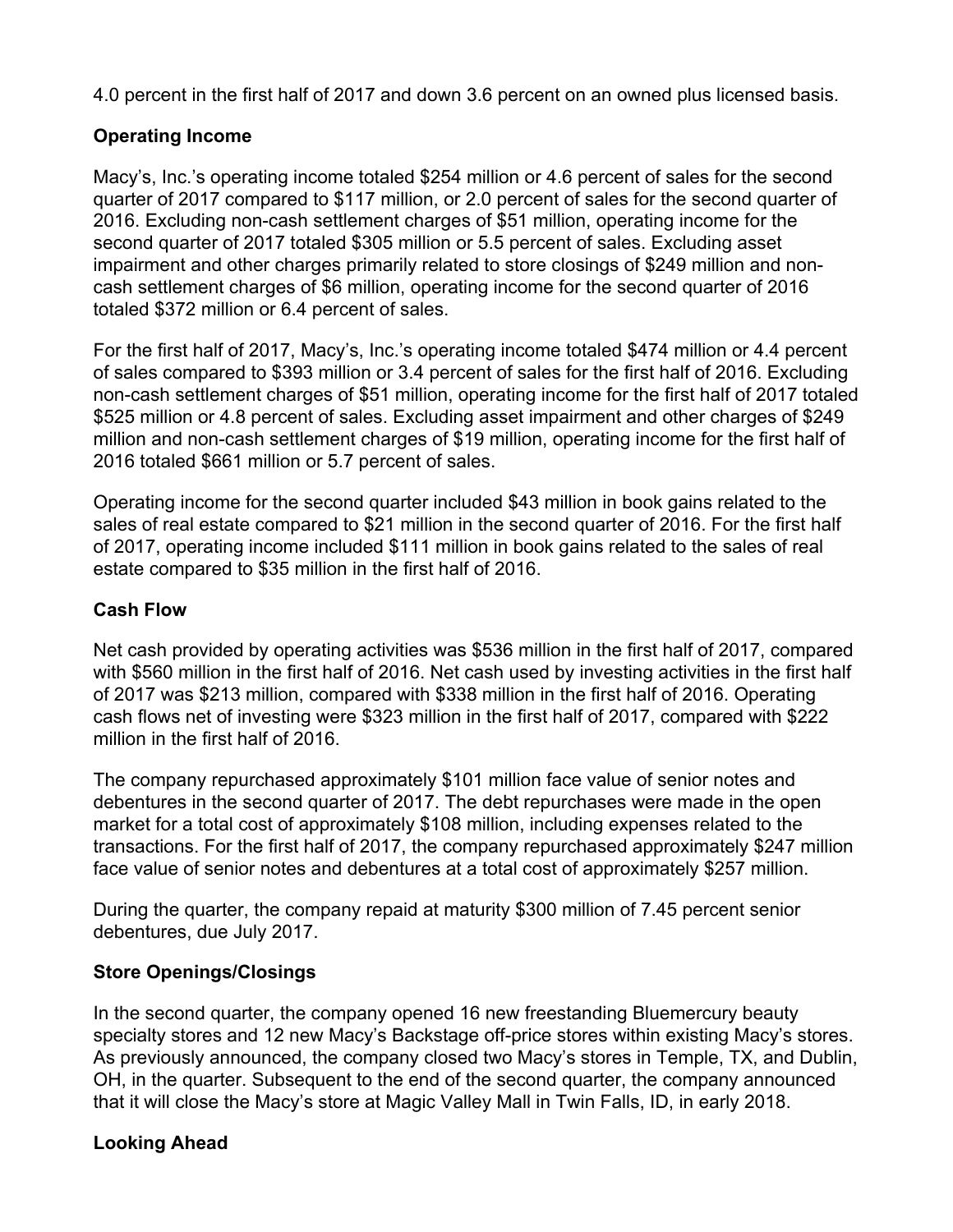Macy's, Inc. reaffirms its previously provided guidance for full-year 2017. The company expects comparable sales on an owned basis to decline between 2.2 percent and 3.3 percent, with comparable sales on an owned plus licensed basis to decline between 2.0 percent and 3.0 percent. Total sales are expected to be down between 3.2 percent and 4.3 percent in fiscal 2017. Total sales for fiscal 2017 reflect a 53<sup>rd</sup> week, whereas comparable sales are on a 52-week basis. Adjusted earnings per diluted share of between \$3.37 and \$3.62 are expected in 2017, excluding the impact of the anticipated settlement charges and net premiums and fees associated with debt repurchases. Excluding the impact of the anticipated fourth quarter gain on the sale of the Union Square Men's building in San Francisco and the anticipated settlement charges and net premiums and fees associated with debt repurchases, adjusted earnings per diluted share of \$2.90 to \$3.15 are expected in 2017.

# **Important Information Regarding Financial Measures**

Please see the final pages of this news release for important information regarding the calculation of the company's non-GAAP financial measures.

Macy's, Inc. is one of the nation's premier retailers. With fiscal 2016 sales of \$25.778 billion and approximately 140,000 employees, the company operates more than 700 department stores under the nameplates Macy's and Bloomingdale's, and approximately 150 specialty stores that include Bloomingdale's The Outlet, Bluemercury and Macy's Backstage. Macy's, Inc. operates stores in 45 states, the District of Columbia, Guam and Puerto Rico, as well as macys.com, bloomingdales.com and bluemercury.com. Bloomingdale's stores in Dubai and Kuwait are operated by Al Tayer Group LLC under license agreements. Macy's, Inc. has corporate offices in Cincinnati, Ohio, and New York, New York.

All statements in this press release that are not statements of historical fact are forwardlooking statements within the meaning of the Private Securities Litigation Reform Act of 1995. Such statements are based upon the current beliefs and expectations of Macy's management and are subject to significant risks and uncertainties. Actual results could differ materially from those expressed in or implied by the forward-looking statements contained in this release because of a variety of factors, including conditions to, or changes in the timing of, proposed real estate and other transactions, prevailing interest rates and non-recurring charges, store closings, competitive pressures from specialty stores, general merchandise stores, off-price and discount stores, manufacturers' outlets, the Internet, mail-order catalogs and television shopping and general consumer spending levels, including the impact of the availability and level of consumer debt, the effect of weather and other factors identified in documents filed by the company with the Securities and Exchange Commission. Macy's disclaims any intention or obligation to update or revise any forward-looking statements, whether as a result of new information, future events or otherwise, except as required by law.

NOTE: Additional information on Macy's, Inc., including past news releases, is available at [www.macysinc.com/pressroom](http://www.macysinc.com/pressroom). A webcast of Macy's, Inc.'s call with analysts and investors will be held today (August 10) at 10 a.m. ET. The webcast is accessible to the media and general public via the company's website at [www.macysinc.com](http://www.macysinc.com). Analysts and investors may call in on 1-888-394-8218, passcode 2124355. A replay of the conference call can be accessed on the website or by calling 1-888-203-1112 (same passcode) about two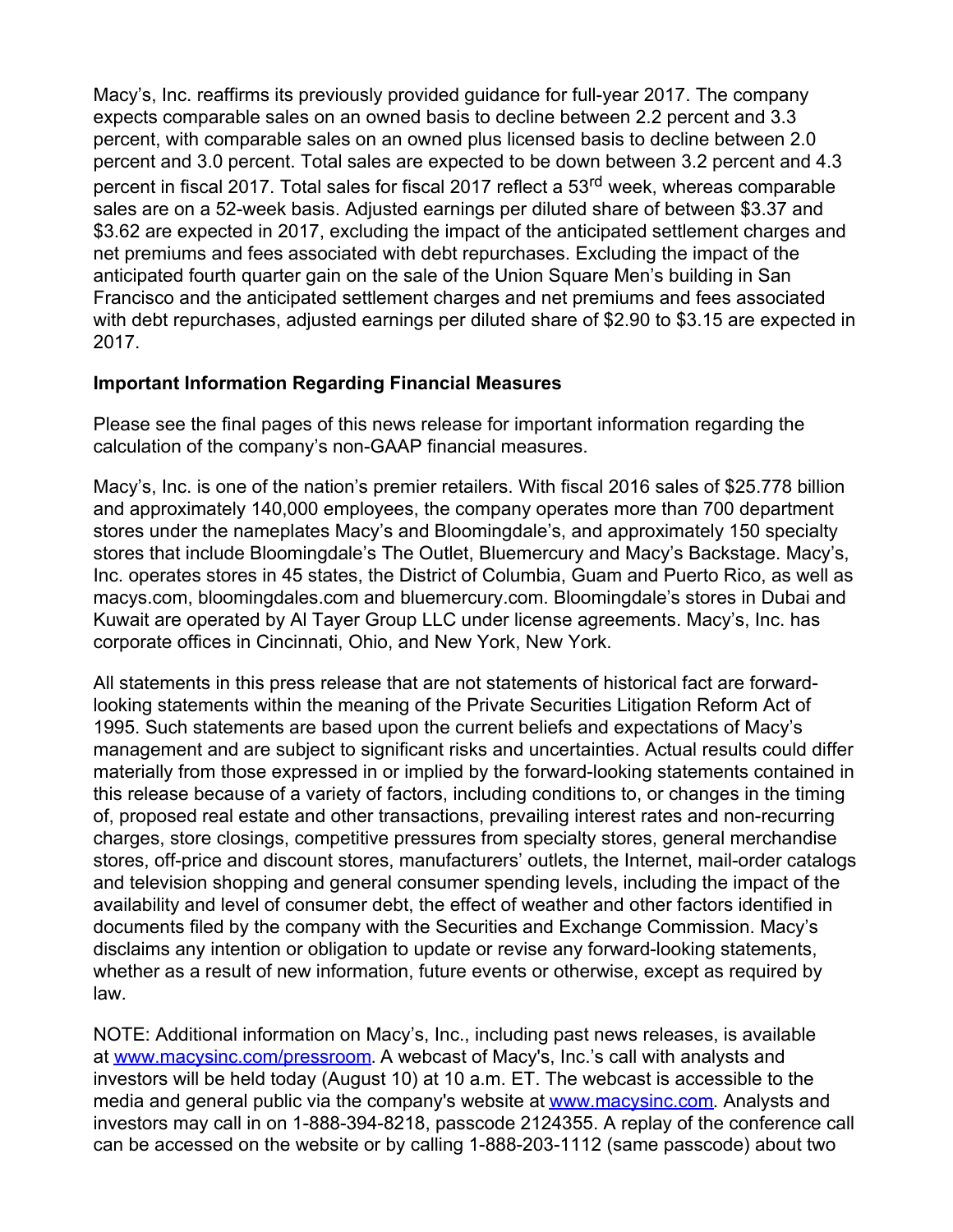hours after the conclusion of the call.

Macy's, Inc. is scheduled to present at the Goldman Sachs Annual Global Retailing Conference at 8:05 a.m. ET on Wednesday, September 6, in New York City. Media and investors may access a live audio webcast of the presentation at [www.macysinc.com/ir](http://www.macysinc.com/ir) on September 6. A replay of the webcast will be available on the company's website.

# **MACY'S, INC.**

#### Consolidated Statements of Income (Unaudited) (Note 1)

(All amounts in millions except percentages and per share figures)

|                                                         |                | 13 Weeks Ended<br>July 29, 2017 |         | 13 Weeks Ended<br>July 30, 2016 |
|---------------------------------------------------------|----------------|---------------------------------|---------|---------------------------------|
|                                                         | \$             | $%$ to<br>Net sales             | \$      | $%$ to<br>Net sales             |
| Net sales                                               | \$5,552        |                                 | \$5,866 |                                 |
| Cost of sales (Note 2)                                  | 3,313          | 59.7%                           | 3,468   | 59.1%                           |
| Gross margin                                            | 2,239          | 40.3%                           | 2,398   | 40.9%                           |
| Selling, general and administrative expenses            | (1,934)        | $(34.8\%)$                      | (2,026) | (34.5%)                         |
| Impairments and other costs (Note 3)                    |                | $-$ %                           | (249)   | $(4.3\%)$                       |
| Settlement charges (Note 4)                             | (51)           | $(0.9\%)$                       | (6)     | $(0.1\%)$                       |
| Operating income                                        | 254            | 4.6%                            | 117     | 2.0%                            |
| Interest expense – net                                  | (79)           |                                 | (97)    |                                 |
| Net premiums on early retirement of debt (Note 5)       | $\overline{2}$ |                                 |         |                                 |
| Income before income taxes                              | 177            |                                 | 20      |                                 |
| Federal, state and local income tax expense<br>(Note 6) | (64)           |                                 | (11)    |                                 |
| Net income                                              | 113            |                                 | 9       |                                 |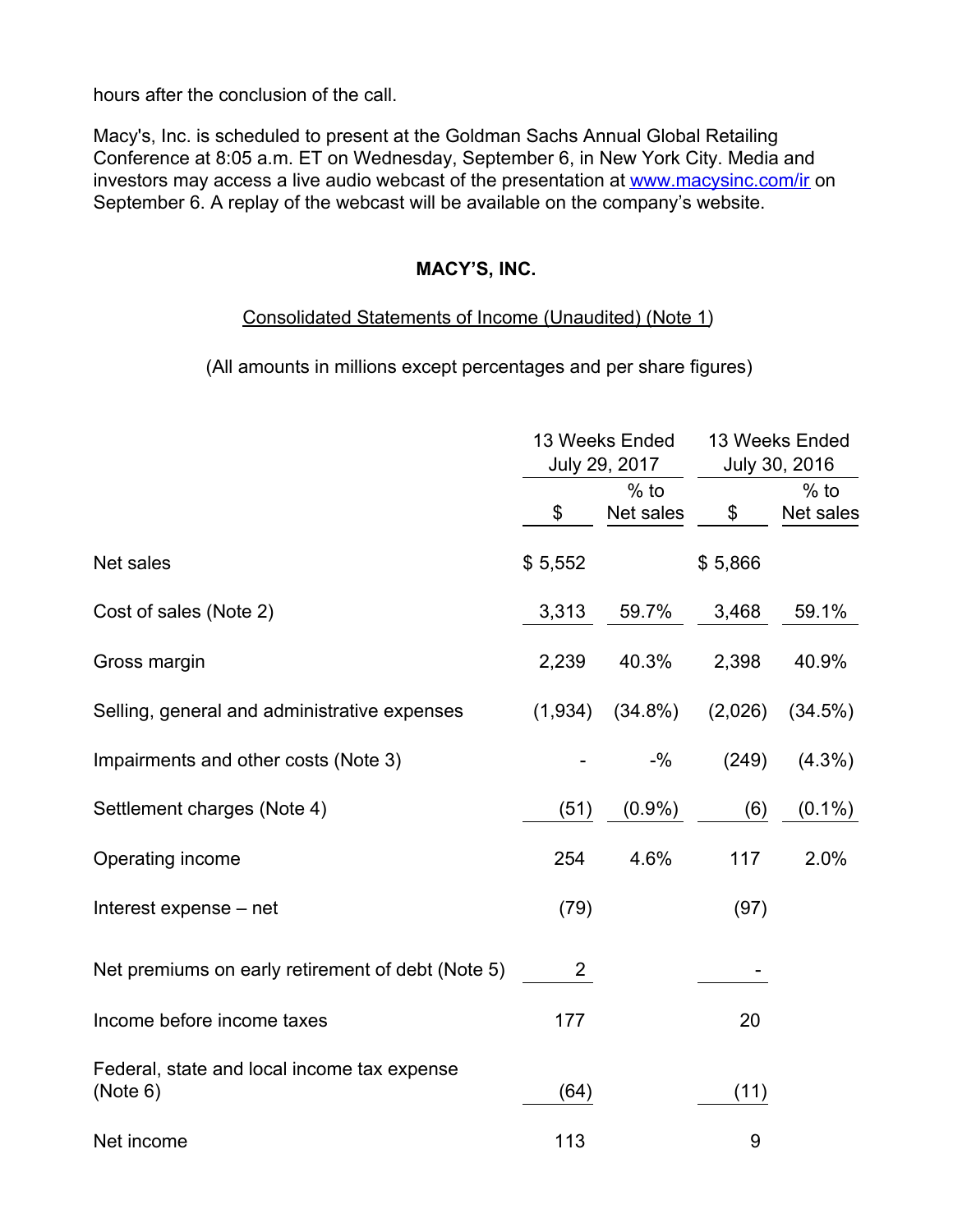| Net loss attributable to noncontrolling interest                        | 3         | $\overline{2}$ |
|-------------------------------------------------------------------------|-----------|----------------|
| Net income attributable to Macy's, Inc.<br>shareholders                 | \$<br>116 | 11             |
| Basic earnings per share attributable to<br>Macy's, Inc. shareholders   | \$<br>.38 | .03            |
| Diluted earnings per share attributable to<br>Macy's, Inc. shareholders | \$<br>.38 | .03            |
| Average common shares:                                                  |           |                |
| <b>Basic</b>                                                            | 305.5     | 309.4          |
| <b>Diluted</b>                                                          | 306.5     | 311.3          |
| End of period common shares outstanding                                 | 304.6     | 308.5          |
| Depreciation and amortization expense                                   | S<br>244  | \$<br>260      |

Consolidated Statements of Income (Unaudited)

Notes:

- (1) Because of the seasonal nature of the retail business, the results of operations for the 13 weeks ended July 29, 2017 and July 30, 2016 (which do not include the Christmas season) are not necessarily indicative of such results for the fiscal year.
- (2) Merchandise inventories are valued at the lower of cost or market using the last-in, firstout (LIFO) retail inventory method. Application of the LIFO retail inventory method did not result in the recognition of any LIFO charges or credits affecting cost of sales for the 13 weeks ended July 29, 2017 and July 30, 2016.
- (3) For the 13 weeks ended July 30, 2016, impairments and other costs amounted to \$249 million on a pre-tax basis, \$154 million after tax or \$.49 per diluted share attributable to Macy's, Inc. These charges primarily relate to store closings.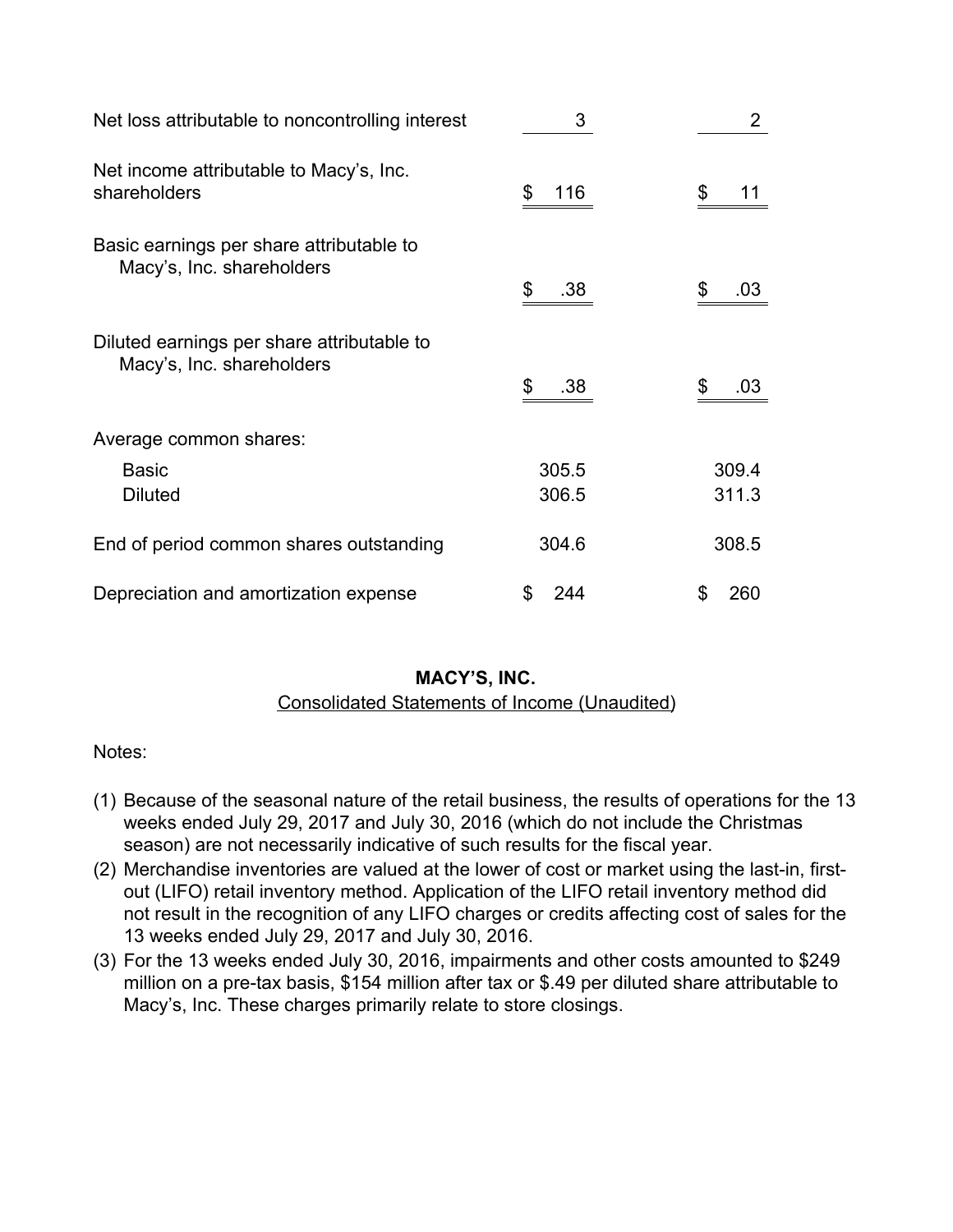- (4) For the 13 weeks ended July 29, 2017 and July 30, 2016, non-cash settlement charges of \$51 million and \$6 million, respectively, were recognized on a pre-tax basis. The after tax effect of these charges during the 13 weeks ended July 29, 2017 was \$32 million, or \$.10 per diluted share attributable to Macy's, Inc. The after tax effect of these charges during the 13 weeks ended July 30, 2016 was \$3 million, or \$.02 per diluted share attributable to Macy's, Inc. These charges result from an increase in lump sum distributions from the Company's defined benefit retirement plans and are associated with store closings, a voluntary separation program and organizational restructuring, in addition to periodic distribution activity.
- (5) The 13 weeks ended July 29, 2017 include income associated with the early retirement of debt of approximately \$2 million on a pre-tax basis, \$1 million after tax, related to premium amortization net of expenses and fees.
- (6) Federal, state and local income taxes differ from the federal income tax statutory rate of 35%, principally because of the effect of state and local taxes, including the settlement of various tax issues and tax examinations as well as the recognition of approximately \$1 million of net tax deficiencies associated with share-based payment awards due to the adoption of Accounting Standards Update 2016-09, Improvements to Employee Share-Based Payment Accounting. Historically, the Company had recognized such amounts as an offset to accumulated excess tax benefits previously recognized in additional paid-in capital.

#### Consolidated Statements of Income (Unaudited) (Note 1) (All amounts in millions except percentages and per share figures)

|                                              |          | 26 Weeks Ended<br>July 29, 2017 | 26 Weeks Ended<br>July 30, 2016 |                     |  |
|----------------------------------------------|----------|---------------------------------|---------------------------------|---------------------|--|
|                                              | \$       | $%$ to<br>Net sales             | \$                              | $%$ to<br>Net sales |  |
| Net sales                                    | \$10,890 |                                 | \$11,637                        |                     |  |
| Cost of sales (Note 2)                       | 6,619    | 60.8%                           | 6,984                           | 60.0%               |  |
| Gross margin                                 | 4,271    | 39.2%                           | 4,653                           | 40.0%               |  |
| Selling, general and administrative expenses | (3,746)  | $(34.3\%)$                      | (3,992)                         | $(34.3\%)$          |  |
| Impairments and other costs (Note 3)         |          | $-$ %                           | (249)                           | $(2.1\%)$           |  |
| Settlement charges (Note 4)                  | (51)     | $(0.5\%)$                       | (19)                            | $(0.2\%)$           |  |
| Operating income                             | 474      | 4.4%                            | 393                             | 3.4%                |  |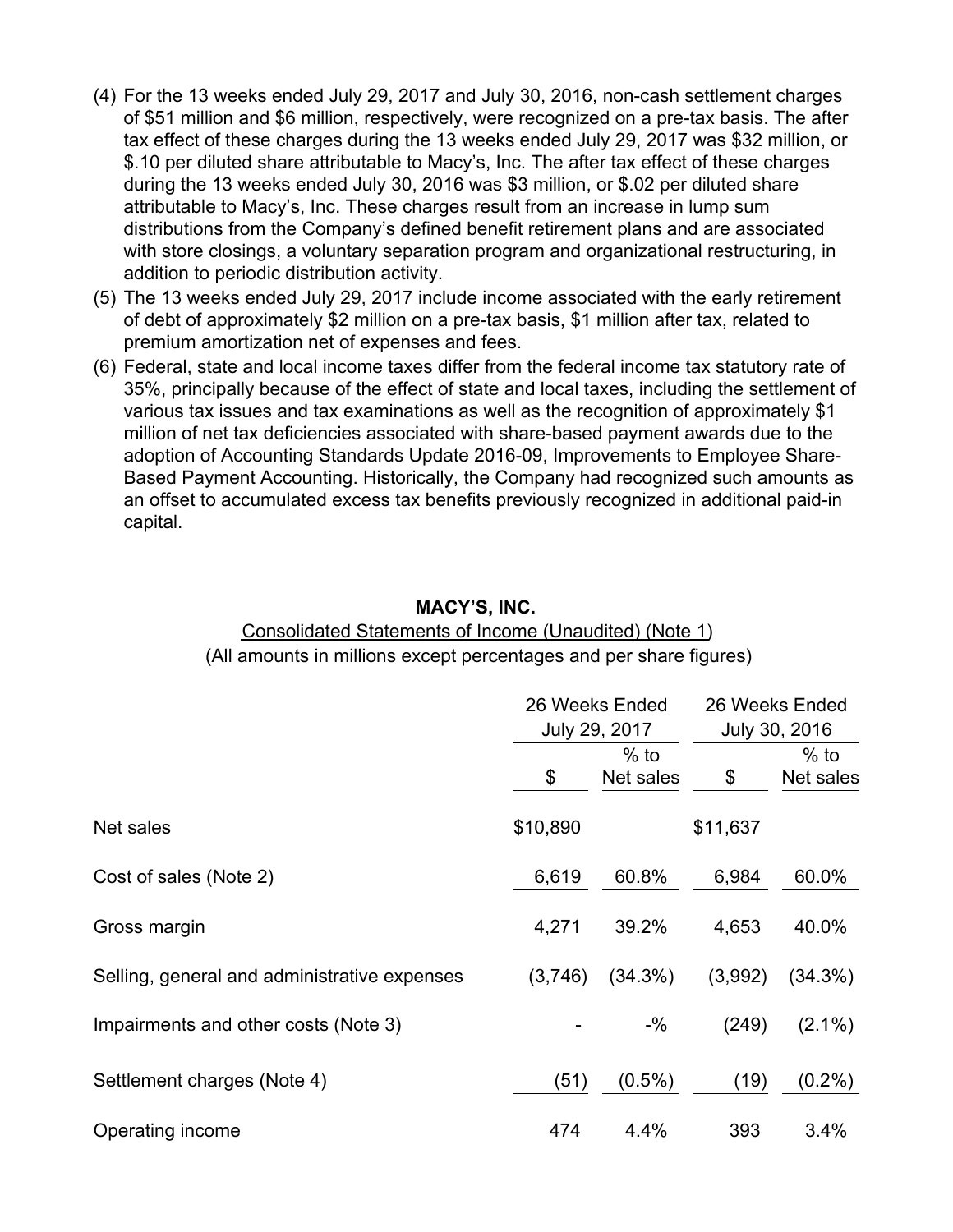| Interest expense – net                                                  | (163)          | (195)          |
|-------------------------------------------------------------------------|----------------|----------------|
| Net premiums on early retirement of debt (Note<br>5)                    | (1)            |                |
| Income before income taxes                                              | 310            | 198            |
| Federal, state and local income tax expense<br>(Note 6)                 | (127)          | (74)           |
| Net income                                                              | 183            | 124            |
| Net loss attributable to noncontrolling interest                        | 4              | 3              |
| Net income attributable to Macy's, Inc.<br>shareholders                 | \$<br>187      | 127<br>\$      |
| Basic earnings per share attributable to<br>Macy's, Inc. shareholders   | \$<br>.61      | \$<br>.41      |
| Diluted earnings per share attributable to<br>Macy's, Inc. shareholders | \$<br>.61      | \$<br>.41      |
| Average common shares:<br><b>Basic</b><br><b>Diluted</b>                | 305.2<br>306.7 | 310.0<br>312.4 |
| End of period common shares outstanding                                 | 304.6          | 308.5          |
| Depreciation and amortization expense                                   | \$<br>487      | \$<br>520      |

# Consolidated Statements of Income (Unaudited)

Notes:

(1) Because of the seasonal nature of the retail business, the results of operations for the 26 weeks ended July 29, 2017 and July 30, 2016 (which do not include the Christmas season) are not necessarily indicative of such results for the fiscal year.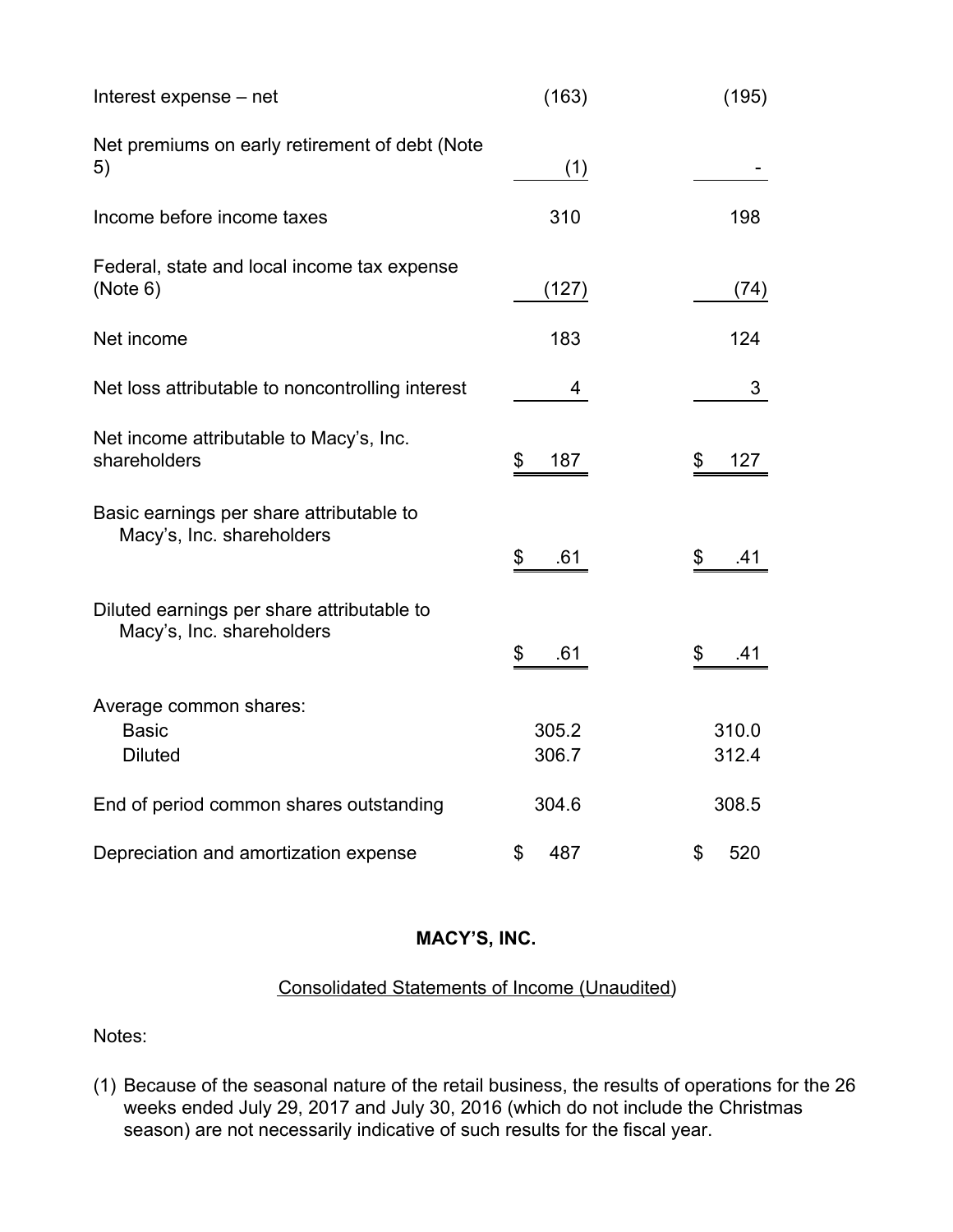- (2) Merchandise inventories are valued at the lower of cost or market using the last-in, firstout (LIFO) retail inventory method. Application of the LIFO retail inventory method did not result in the recognition of any LIFO charges or credits affecting cost of sales for the 26 weeks ended July 29, 2017 and July 30, 2016.
- (3) For the 26 weeks ended July 30, 2016, impairments and other costs amounted to \$249 million on a pre-tax basis, \$154 million after tax or \$.49 per diluted share attributable to Macy's, Inc. These charges primarily relate to store closings.
- (4) For the 26 weeks ended July 29, 2017 and July 30, 2016, non-cash settlement charges of \$51 million and \$19 million, respectively, were recognized on a pre-tax basis. The after tax effect of these charges during the 26 weeks ended July 29, 2017 was \$32 million, or \$.10 per diluted share attributable to Macy's, Inc. The after tax effect of these charges during the 26 weeks ended July 30, 2016 was \$12 million, or \$.04 per diluted share attributable to Macy's, Inc. These charges result from an increase in lump sum distributions from the Company's defined benefit retirement plans and are associated with store closings, a voluntary separation program and organizational restructuring, in addition to periodic distribution activity.
- (5) The 26 weeks ended July 29, 2017 include expense associated with the early retirement of debt of approximately \$1 million on a pre-tax basis.
- (6) Federal, state and local income taxes differ from the federal income tax statutory rate of 35%, principally because of the effect of state and local taxes, including the settlement of various tax issues and tax examinations as well as the recognition of approximately \$12 million of net tax deficiencies associated with share-based payment awards due to the adoption of Accounting Standards Update 2016-09, Improvements to Employee Share-Based Payment Accounting. Historically, the Company had recognized such amounts as an offset to accumulated excess tax benefits previously recognized in additional paid-in capital.

#### Consolidated Balance Sheets (Unaudited)

#### (millions)

|                                           | <b>July 29,</b> |       | January 28, |       | <b>July 30,</b> |
|-------------------------------------------|-----------------|-------|-------------|-------|-----------------|
|                                           | 2017            |       | 2017        |       | 2016            |
| ASSETS:                                   |                 |       |             |       |                 |
| <b>Current Assets:</b>                    |                 |       |             |       |                 |
| Cash and cash equivalents                 | S               | 783   | S           | 1,297 | \$<br>1,000     |
| <b>Receivables</b>                        |                 | 382   |             | 522   | 423             |
| Merchandise inventories                   |                 | 4,980 |             | 5,399 | 5,322           |
| Prepaid expenses and other current assets |                 | 412   |             | 408   | 471             |
| <b>Total Current Assets</b>               |                 |       |             |       |                 |
|                                           |                 | 6,557 |             |       |                 |
|                                           |                 |       |             | 7,626 | 7.216           |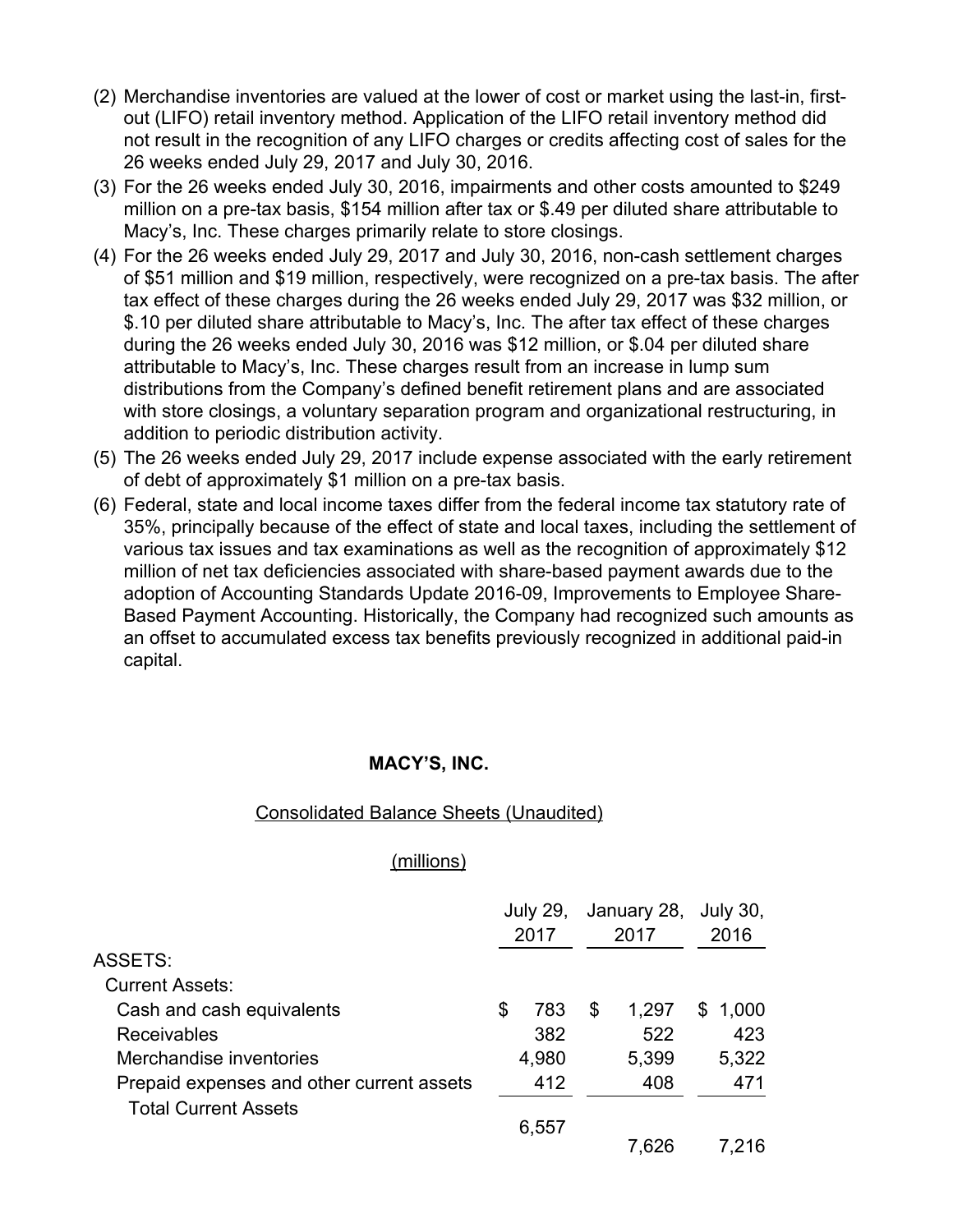| Property and Equipment - net<br>Goodwill<br>Other Intangible Assets - net | 6,822<br>3,897 | 493 |                | 7,017<br>3,897<br>498 | 7,187<br>3,897<br>502 |
|---------------------------------------------------------------------------|----------------|-----|----------------|-----------------------|-----------------------|
| <b>Other Assets</b>                                                       |                | 810 |                | 813                   | 904                   |
| <b>Total Assets</b>                                                       | \$18,579       |     | \$             | 19,851                | \$19,706              |
| LIABILITIES AND SHAREHOLDERS' EQUITY:                                     |                |     |                |                       |                       |
| <b>Current Liabilities:</b>                                               |                |     |                |                       |                       |
| Short-term debt                                                           | \$             | 16  | $\mathfrak{L}$ | 309                   | \$1,063               |
| Merchandise accounts payable                                              | 1,669          |     |                | 1,423                 | 1,877                 |
| Accounts payable and accrued liabilities                                  | 2,873          |     |                | 3,563                 | 2,514                 |
| Income taxes                                                              |                | 52  |                | 352                   | 23                    |
| <b>Total Current Liabilities</b>                                          | 4,610          |     |                | 5,647                 | 5,477                 |
| Long-Term Debt                                                            | 6,301          |     |                | 6,562                 | 6,567                 |
| <b>Deferred Income Taxes</b>                                              | 1,512          |     |                | 1,443                 | 1,448                 |
| <b>Other Liabilities</b>                                                  | 1,773          |     |                | 1,877                 | 2,164                 |
| Shareholders' Equity:                                                     |                |     |                |                       |                       |
| Macy's, Inc.                                                              | 4,388          |     |                | 4,323                 | 4,046                 |
| Noncontrolling interest                                                   |                | (5) |                | (1)                   | 4                     |
| <b>Total Shareholders' Equity</b>                                         | 4,383          |     |                | 4,322                 | 4,050                 |
| <b>Total Liabilities and Shareholders' Equity</b>                         | \$18,579       |     | \$             | 19,851                | \$19,706              |

Note: Certain reclassifications were made to prior year's amounts to conform with the classifications of such amounts in the most recent years.

# **MACY'S, INC.**

# Consolidated Statements of Cash Flows (Unaudited) (millions)

|                                                                                      | July 29, 2017 | 26 Weeks Ended 26 Weeks Ended<br>July 30, 2016 |     |  |
|--------------------------------------------------------------------------------------|---------------|------------------------------------------------|-----|--|
| Cash flows from operating activities:                                                |               |                                                |     |  |
| Net income                                                                           | \$<br>183     | \$                                             | 124 |  |
| Adjustments to reconcile net income to net cash<br>provided by operating activities: |               |                                                |     |  |
| Impairment and other costs                                                           |               |                                                | 249 |  |
| Settlement charges                                                                   | 51            |                                                | 19  |  |
| Depreciation and amortization                                                        | 487           |                                                | 520 |  |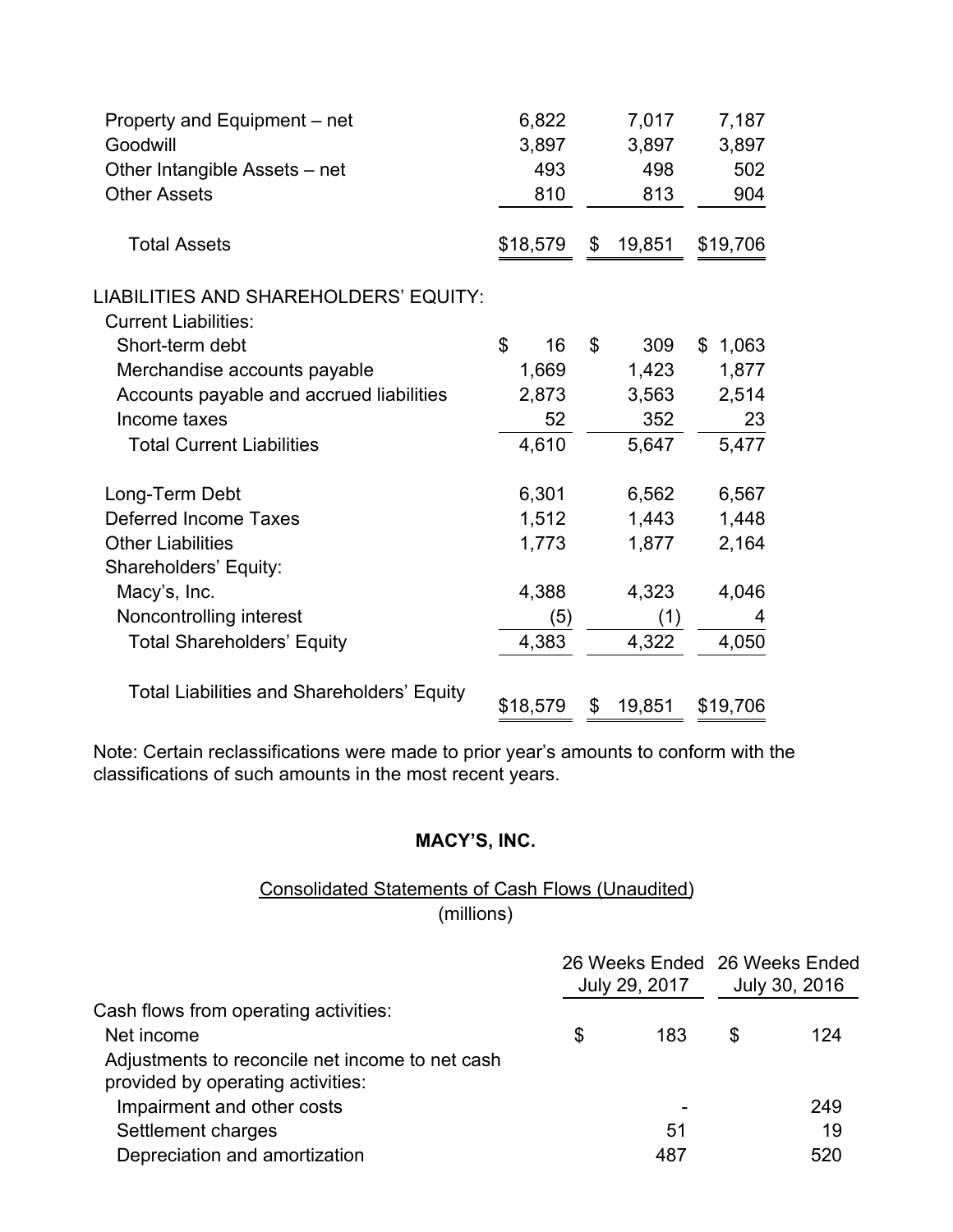| Gains on sale of real estate<br>Amortization of financing costs and premium on<br>acquired debt<br>Changes in assets and liabilities:<br>Decrease in receivables<br>Decrease in merchandise inventories<br>Increase in prepaid expenses and other current<br>assets<br>Increase in merchandise accounts payable<br>Decrease in accounts payable, accrued liabilities<br>and other items not separately identified<br>Decrease in current income taxes<br>Increase (decrease) in deferred income taxes<br>Decrease in other liabilities not separately<br>identified<br>Net cash provided by operating activities<br>Cash flows from investing activities:<br>Purchase of property and equipment<br>Capitalized software<br>Disposition of property and equipment<br>Other, net<br>Net cash used by investing activities<br>Cash flows from financing activities:<br>Debt repaid<br>Financing costs<br>Dividends paid<br>Increase (decrease) in outstanding checks<br>Acquisition of treasury stock<br>Issuance of common stock<br>Proceeds from noncontrolling interest<br>Net cash used by financing activities<br>Net decrease in cash and cash equivalents<br>Cash and cash equivalents at beginning of period | 31       | 37          |
|-------------------------------------------------------------------------------------------------------------------------------------------------------------------------------------------------------------------------------------------------------------------------------------------------------------------------------------------------------------------------------------------------------------------------------------------------------------------------------------------------------------------------------------------------------------------------------------------------------------------------------------------------------------------------------------------------------------------------------------------------------------------------------------------------------------------------------------------------------------------------------------------------------------------------------------------------------------------------------------------------------------------------------------------------------------------------------------------------------------------------------------------------------------------------------------------------------------------|----------|-------------|
|                                                                                                                                                                                                                                                                                                                                                                                                                                                                                                                                                                                                                                                                                                                                                                                                                                                                                                                                                                                                                                                                                                                                                                                                                   | (111)    | (35)        |
|                                                                                                                                                                                                                                                                                                                                                                                                                                                                                                                                                                                                                                                                                                                                                                                                                                                                                                                                                                                                                                                                                                                                                                                                                   |          |             |
|                                                                                                                                                                                                                                                                                                                                                                                                                                                                                                                                                                                                                                                                                                                                                                                                                                                                                                                                                                                                                                                                                                                                                                                                                   | (10)     | (1)         |
|                                                                                                                                                                                                                                                                                                                                                                                                                                                                                                                                                                                                                                                                                                                                                                                                                                                                                                                                                                                                                                                                                                                                                                                                                   |          |             |
|                                                                                                                                                                                                                                                                                                                                                                                                                                                                                                                                                                                                                                                                                                                                                                                                                                                                                                                                                                                                                                                                                                                                                                                                                   | 119      | 99          |
|                                                                                                                                                                                                                                                                                                                                                                                                                                                                                                                                                                                                                                                                                                                                                                                                                                                                                                                                                                                                                                                                                                                                                                                                                   | 419      | 184         |
|                                                                                                                                                                                                                                                                                                                                                                                                                                                                                                                                                                                                                                                                                                                                                                                                                                                                                                                                                                                                                                                                                                                                                                                                                   |          |             |
|                                                                                                                                                                                                                                                                                                                                                                                                                                                                                                                                                                                                                                                                                                                                                                                                                                                                                                                                                                                                                                                                                                                                                                                                                   | (13)     | (40)        |
|                                                                                                                                                                                                                                                                                                                                                                                                                                                                                                                                                                                                                                                                                                                                                                                                                                                                                                                                                                                                                                                                                                                                                                                                                   | 261      | 307         |
|                                                                                                                                                                                                                                                                                                                                                                                                                                                                                                                                                                                                                                                                                                                                                                                                                                                                                                                                                                                                                                                                                                                                                                                                                   | (540)    | (634)       |
|                                                                                                                                                                                                                                                                                                                                                                                                                                                                                                                                                                                                                                                                                                                                                                                                                                                                                                                                                                                                                                                                                                                                                                                                                   | (301)    | (204)       |
|                                                                                                                                                                                                                                                                                                                                                                                                                                                                                                                                                                                                                                                                                                                                                                                                                                                                                                                                                                                                                                                                                                                                                                                                                   | 24       | (26)        |
|                                                                                                                                                                                                                                                                                                                                                                                                                                                                                                                                                                                                                                                                                                                                                                                                                                                                                                                                                                                                                                                                                                                                                                                                                   |          |             |
|                                                                                                                                                                                                                                                                                                                                                                                                                                                                                                                                                                                                                                                                                                                                                                                                                                                                                                                                                                                                                                                                                                                                                                                                                   | (64)     | (39)        |
|                                                                                                                                                                                                                                                                                                                                                                                                                                                                                                                                                                                                                                                                                                                                                                                                                                                                                                                                                                                                                                                                                                                                                                                                                   | 536      | 560         |
|                                                                                                                                                                                                                                                                                                                                                                                                                                                                                                                                                                                                                                                                                                                                                                                                                                                                                                                                                                                                                                                                                                                                                                                                                   |          |             |
|                                                                                                                                                                                                                                                                                                                                                                                                                                                                                                                                                                                                                                                                                                                                                                                                                                                                                                                                                                                                                                                                                                                                                                                                                   |          |             |
|                                                                                                                                                                                                                                                                                                                                                                                                                                                                                                                                                                                                                                                                                                                                                                                                                                                                                                                                                                                                                                                                                                                                                                                                                   | (247)    | (293)       |
|                                                                                                                                                                                                                                                                                                                                                                                                                                                                                                                                                                                                                                                                                                                                                                                                                                                                                                                                                                                                                                                                                                                                                                                                                   | (125)    | (151)       |
|                                                                                                                                                                                                                                                                                                                                                                                                                                                                                                                                                                                                                                                                                                                                                                                                                                                                                                                                                                                                                                                                                                                                                                                                                   | 150      | 67          |
|                                                                                                                                                                                                                                                                                                                                                                                                                                                                                                                                                                                                                                                                                                                                                                                                                                                                                                                                                                                                                                                                                                                                                                                                                   | 9        | 39          |
|                                                                                                                                                                                                                                                                                                                                                                                                                                                                                                                                                                                                                                                                                                                                                                                                                                                                                                                                                                                                                                                                                                                                                                                                                   | (213)    | (338)       |
|                                                                                                                                                                                                                                                                                                                                                                                                                                                                                                                                                                                                                                                                                                                                                                                                                                                                                                                                                                                                                                                                                                                                                                                                                   |          |             |
|                                                                                                                                                                                                                                                                                                                                                                                                                                                                                                                                                                                                                                                                                                                                                                                                                                                                                                                                                                                                                                                                                                                                                                                                                   | (550)    | (3)         |
|                                                                                                                                                                                                                                                                                                                                                                                                                                                                                                                                                                                                                                                                                                                                                                                                                                                                                                                                                                                                                                                                                                                                                                                                                   |          | (3)         |
|                                                                                                                                                                                                                                                                                                                                                                                                                                                                                                                                                                                                                                                                                                                                                                                                                                                                                                                                                                                                                                                                                                                                                                                                                   | (230)    | (228)       |
|                                                                                                                                                                                                                                                                                                                                                                                                                                                                                                                                                                                                                                                                                                                                                                                                                                                                                                                                                                                                                                                                                                                                                                                                                   | (64)     | 2           |
|                                                                                                                                                                                                                                                                                                                                                                                                                                                                                                                                                                                                                                                                                                                                                                                                                                                                                                                                                                                                                                                                                                                                                                                                                   |          | (130)       |
|                                                                                                                                                                                                                                                                                                                                                                                                                                                                                                                                                                                                                                                                                                                                                                                                                                                                                                                                                                                                                                                                                                                                                                                                                   | (1)<br>2 | 27          |
|                                                                                                                                                                                                                                                                                                                                                                                                                                                                                                                                                                                                                                                                                                                                                                                                                                                                                                                                                                                                                                                                                                                                                                                                                   | 6        | 4           |
|                                                                                                                                                                                                                                                                                                                                                                                                                                                                                                                                                                                                                                                                                                                                                                                                                                                                                                                                                                                                                                                                                                                                                                                                                   |          |             |
|                                                                                                                                                                                                                                                                                                                                                                                                                                                                                                                                                                                                                                                                                                                                                                                                                                                                                                                                                                                                                                                                                                                                                                                                                   | (837)    | (331)       |
|                                                                                                                                                                                                                                                                                                                                                                                                                                                                                                                                                                                                                                                                                                                                                                                                                                                                                                                                                                                                                                                                                                                                                                                                                   | (514)    | (109)       |
|                                                                                                                                                                                                                                                                                                                                                                                                                                                                                                                                                                                                                                                                                                                                                                                                                                                                                                                                                                                                                                                                                                                                                                                                                   | 1,297    | 1,109       |
| Cash and cash equivalents at end of period<br>\$                                                                                                                                                                                                                                                                                                                                                                                                                                                                                                                                                                                                                                                                                                                                                                                                                                                                                                                                                                                                                                                                                                                                                                  | 783      | \$<br>1,000 |

Note: Certain reclassifications were made to prior year's amounts to conform with the classifications of such amounts in the most recent years.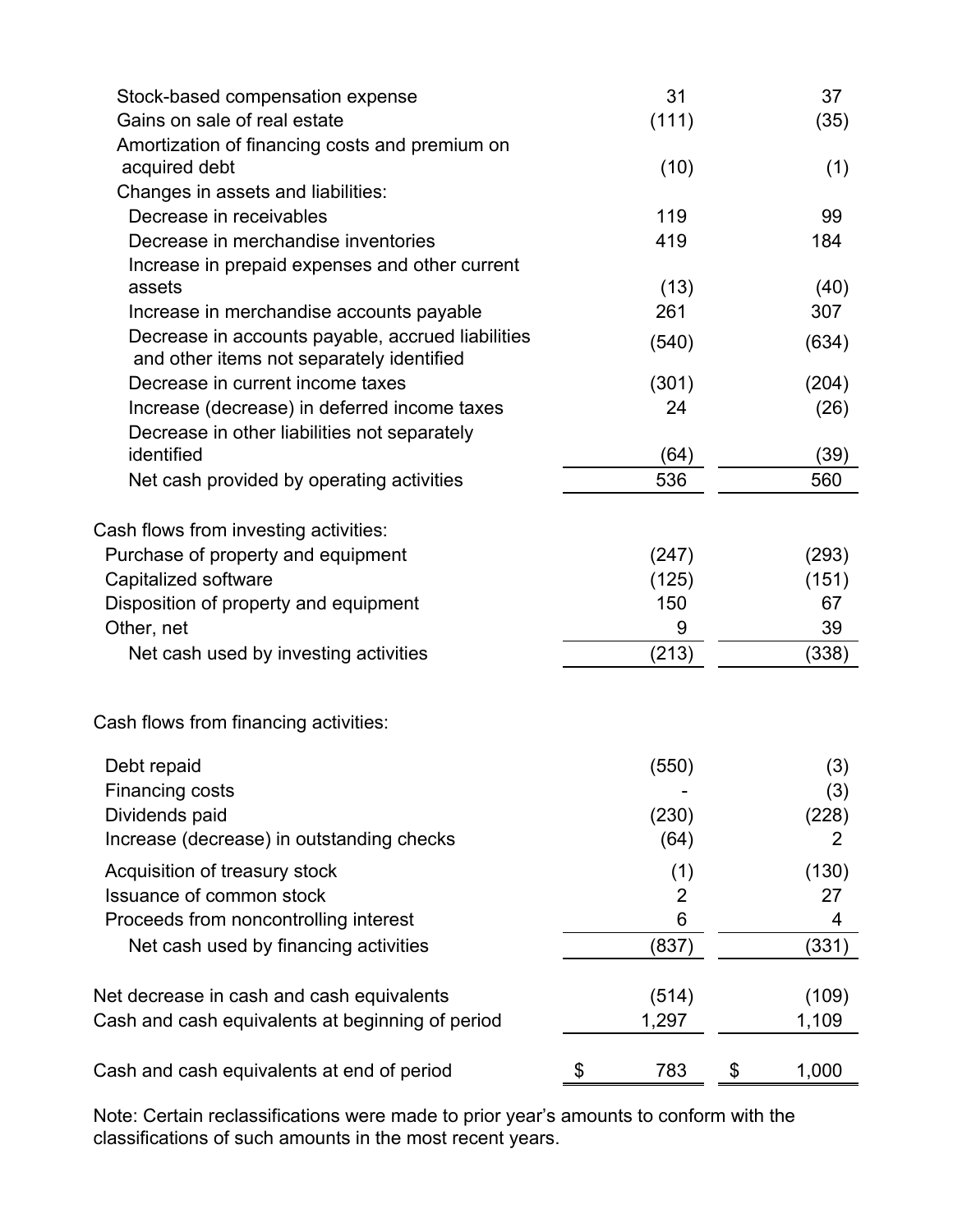#### Important Information Regarding Non-GAAP Financial **Measures**

The Company reports its financial results in accordance with U.S. generally accepted accounting principles ("GAAP"). However, management believes that certain non-GAAP financial measures provide users of the Company's financial information with additional useful information in evaluating operating performance. Management believes that providing supplemental changes in comparable sales on an owned plus licensed basis, which includes the impact of growth in comparable sales of departments licensed to third parties, assists in evaluating the Company's ability to generate sales growth, whether through owned businesses or departments licensed to third parties, and in evaluating the impact of changes in the manner in which certain departments are operated. In addition, management believes that excluding certain items from operating income or diluted earnings per share attributable to Macy's, Inc. shareholders that are not associated with the Company's core operations and that may vary substantially in frequency and magnitude period-to-period provides useful supplemental measures that assist in evaluating the Company's ability to generate earnings and leverage sales and to more readily compare these metrics between past and future periods. Further, providing cash flow from operating activities net of cash used in investing activities is a useful measure in evaluating the Company's ability to generate cash from operations after giving effect to cash used by investing activities.

The reconciliation of the forward-looking non-GAAP financial measure of changes in comparable sales on an owned plus licensed basis to GAAP comparable sales (i.e., on an owned basis) is in the same manner as illustrated below, where the impact of growth in comparable sales of departments licensed to third parties is the only reconciling item. In addition, the Company does not provide the most directly comparable forward-looking GAAP measure of diluted earnings per share attributable to Macy's, Inc. shareholders because the timing and amount of excluded items (e.g., asset impairment charges and other costs, retirement plan settlement charges and net premiums on the early retirement of debt) are unreasonably difficult to fully and accurately estimate.

Non-GAAP financial measures should be viewed as supplementing, and not as an alternative or substitute for, the Company's financial results prepared in accordance with GAAP. Certain of the items that may be excluded or included in non-GAAP financial measures may be significant items that could impact the Company's financial position, results of operations or cash flows and should therefore be considered in assessing the Company's actual and future financial condition and performance. Additionally, the amounts received by the Company on account of sales of departments licensed to third parties are limited to commissions received on such sales. The methods used by the Company to calculate its non-GAAP financial measures may differ significantly from methods used by other companies to compute similar measures. As a result, any non-GAAP financial measures presented herein may not be comparable to similar measures provided by other companies.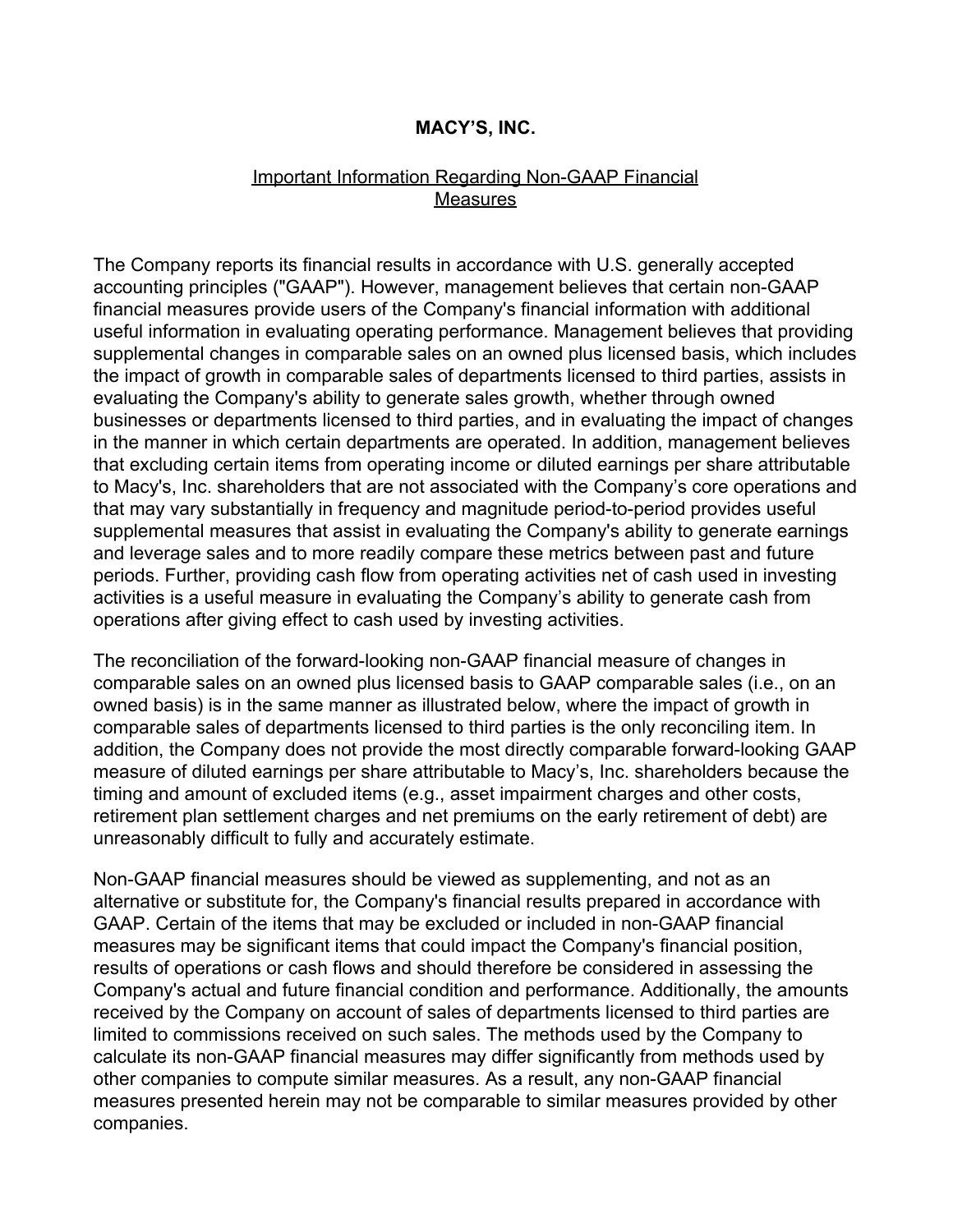# Important Information Regarding Non-GAAP Financial Measures

#### Change in Comparable Sales

The following is a reconciliation of the non-GAAP financial measure of changes in comparable sales on an owned plus licensed basis, to GAAP comparable sales (i.e., on an owned basis), which the Company believes to be the most directly comparable GAAP financial measure.

|                                                                                           | 13 Weeks<br>Ended<br><b>July 29,</b><br>2017 | 26 Weeks<br>Ended<br><b>July 29,</b><br>2017 |
|-------------------------------------------------------------------------------------------|----------------------------------------------|----------------------------------------------|
| Decrease in comparable sales on an owned basis (Note 1)                                   | (2.8)%                                       | (4.0)%                                       |
| Impact of growth in comparable sales of departments<br>licensed to third parties (Note 2) |                                              |                                              |
|                                                                                           | 0.3%                                         | 0.4%                                         |
| Decrease in comparable sales on an owned plus licensed                                    |                                              |                                              |
| basis                                                                                     | $(2.5)\%$                                    | $(3.6)\%$                                    |

Notes:

(1) Represents the period-to-period change in net sales from stores in operation throughout the year presented and the immediately preceding year and all online sales, excluding commissions from departments licensed to third parties.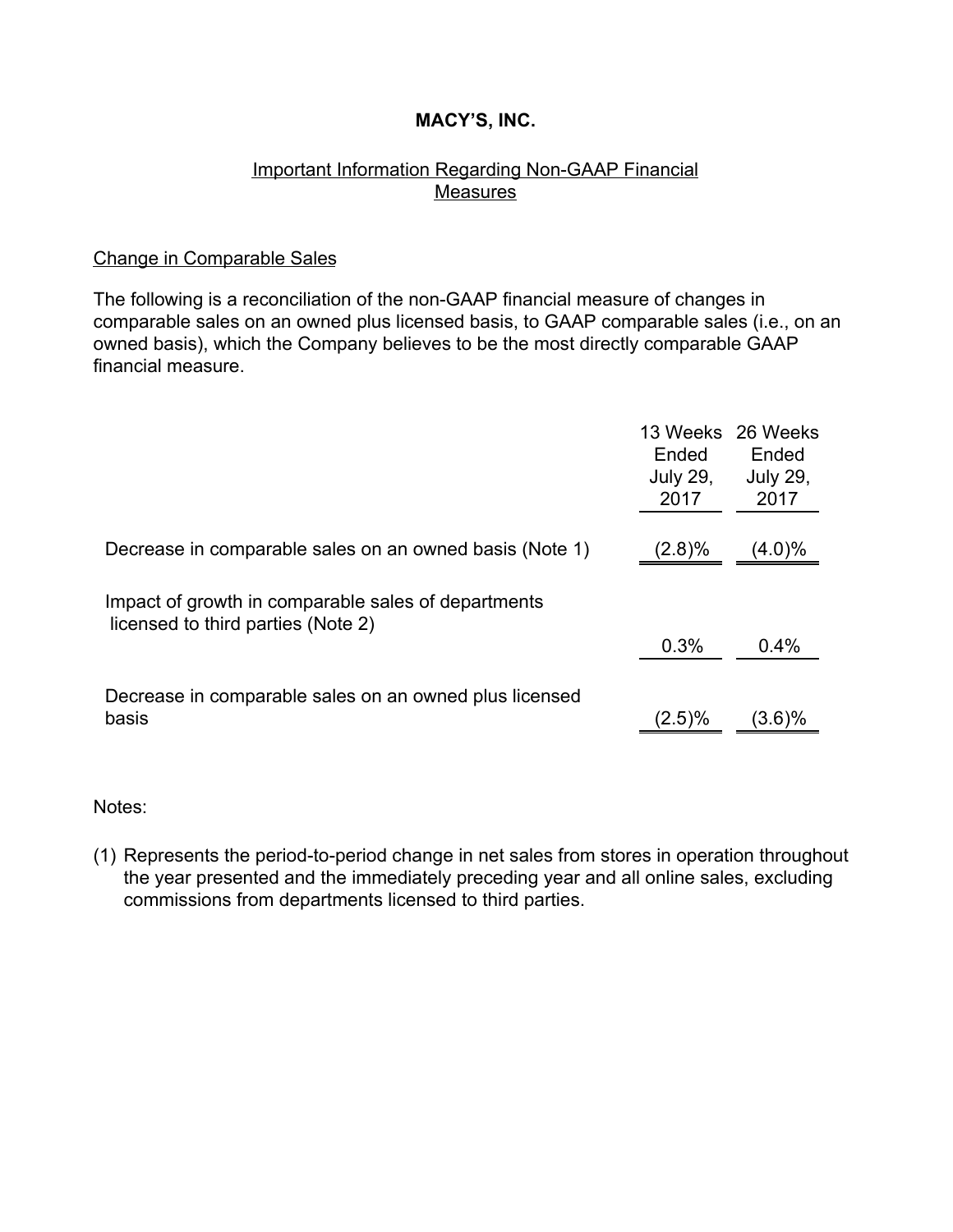(2) Represents the impact of including the sales of departments licensed to third parties occurring in stores in operation throughout the year presented and the immediately preceding year and via the Internet in the calculation of comparable sales. The Company licenses third parties to operate certain departments in its stores and online and receives commissions from these third parties based on a percentage of their net sales. In its financial statements prepared in conformity with GAAP, the Company includes these commissions (rather than sales of the departments licensed to third parties) in its net sales. The Company does not, however, include any amounts with respect to licensed department sales (or any commissions earned on such sales) in its comparable sales in accordance with GAAP (i.e., on an owned basis). The Company believes that the amounts of commissions earned on sales of departments licensed to third parties are not material to its results of operations for the periods presented.

# **MACY'S, INC.**

# Important Information Regarding Non-GAAP Financial Measures

# Diluted Earnings Per Share Attributable to Macy's, Inc. Shareholders, Excluding Certain Items

The following is a reconciliation of the non-GAAP financial measure of diluted earnings per share attributable to Macy's, Inc. shareholders, excluding certain items identified below, to GAAP diluted earnings per share attributable to Macy's, Inc., shareholders, which the Company believes to be the most directly comparable GAAP measure.

|                                                                                                    |    | 13 Weeks<br>Ended<br><b>July 29,</b><br>2017 |    | 13 Weeks<br>Ended<br><b>July 30,</b><br>2016 |  |
|----------------------------------------------------------------------------------------------------|----|----------------------------------------------|----|----------------------------------------------|--|
| Diluted earnings per share attributable to<br>Macy's, Inc. shareholders                            | \$ | 0.38                                         | \$ | 0.03                                         |  |
| Add back the pre-tax impact of impairments and other costs                                         |    |                                              |    | 0.80                                         |  |
| Add back the pre-tax impact of settlement charges                                                  |    | 0.17                                         |    | 0.02                                         |  |
| Deduct the pre-tax impact of net premiums associated with<br>the early retirement of debt (Note 1) |    |                                              |    |                                              |  |

- -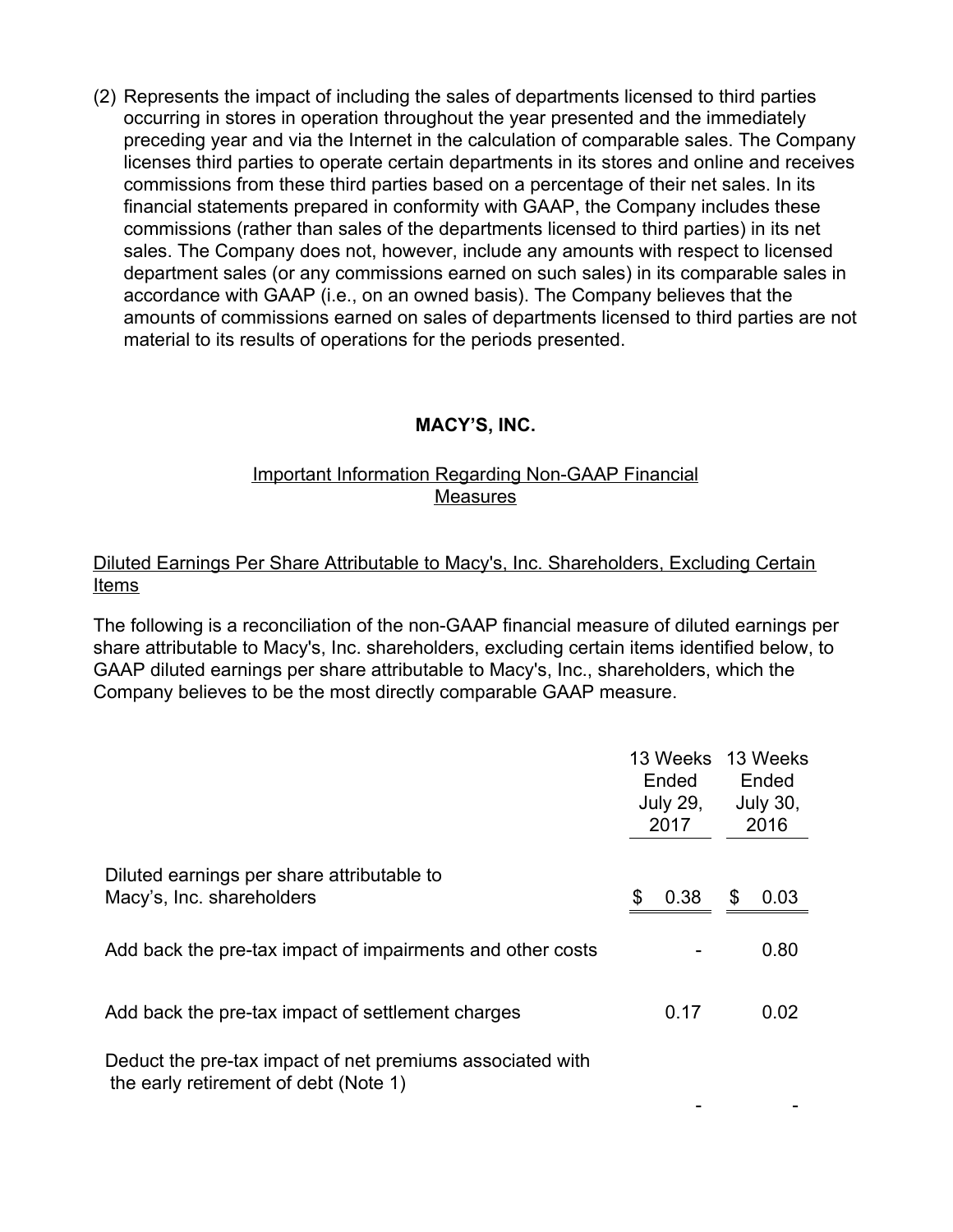| Deduct the income tax impact of certain items identified<br>above                                    | (0.07)                                       | (0.31)                                       |
|------------------------------------------------------------------------------------------------------|----------------------------------------------|----------------------------------------------|
| Diluted earnings per share attributable to Macy's, Inc.<br>shareholders, excluding certain items     | \$<br>0.48                                   | \$<br>0.54                                   |
|                                                                                                      | 26 Weeks<br>Ended<br><b>July 29,</b><br>2017 | 26 Weeks<br>Ended<br><b>July 30,</b><br>2016 |
| Diluted earnings per share attributable to<br>Macy's, Inc. shareholders                              | \$<br>0.61                                   | \$<br>0.41                                   |
| Add back the pre-tax impact of impairments and other costs                                           |                                              | 0.80                                         |
| Add back the pre-tax impact of settlement charges                                                    | 0.17                                         | 0.06                                         |
| Add back the pre-tax impact of net premiums associated with<br>the early retirement of debt (Note 1) |                                              |                                              |
| Deduct the income tax impact of certain items identified<br>above                                    | (0.07)                                       | (0.33)                                       |
| Diluted earnings per share attributable to Macy's, Inc.<br>shareholders, excluding certain items     | \$<br>0.71                                   | \$<br>0.94                                   |

Note:

(1) \$.01 per diluted share attributable to Macy's, Inc. shareholders. The impacts during the 13 and 26 weeks ended July 29, 2017 represent values less than

View source version on businesswire.com: <http://www.businesswire.com/news/home/20170810005557/en/>

Macy's, Inc. Media Blair Fasbender Rosenberg, 646-429-6032 or Investors Monica Koehler, 513-579-7780